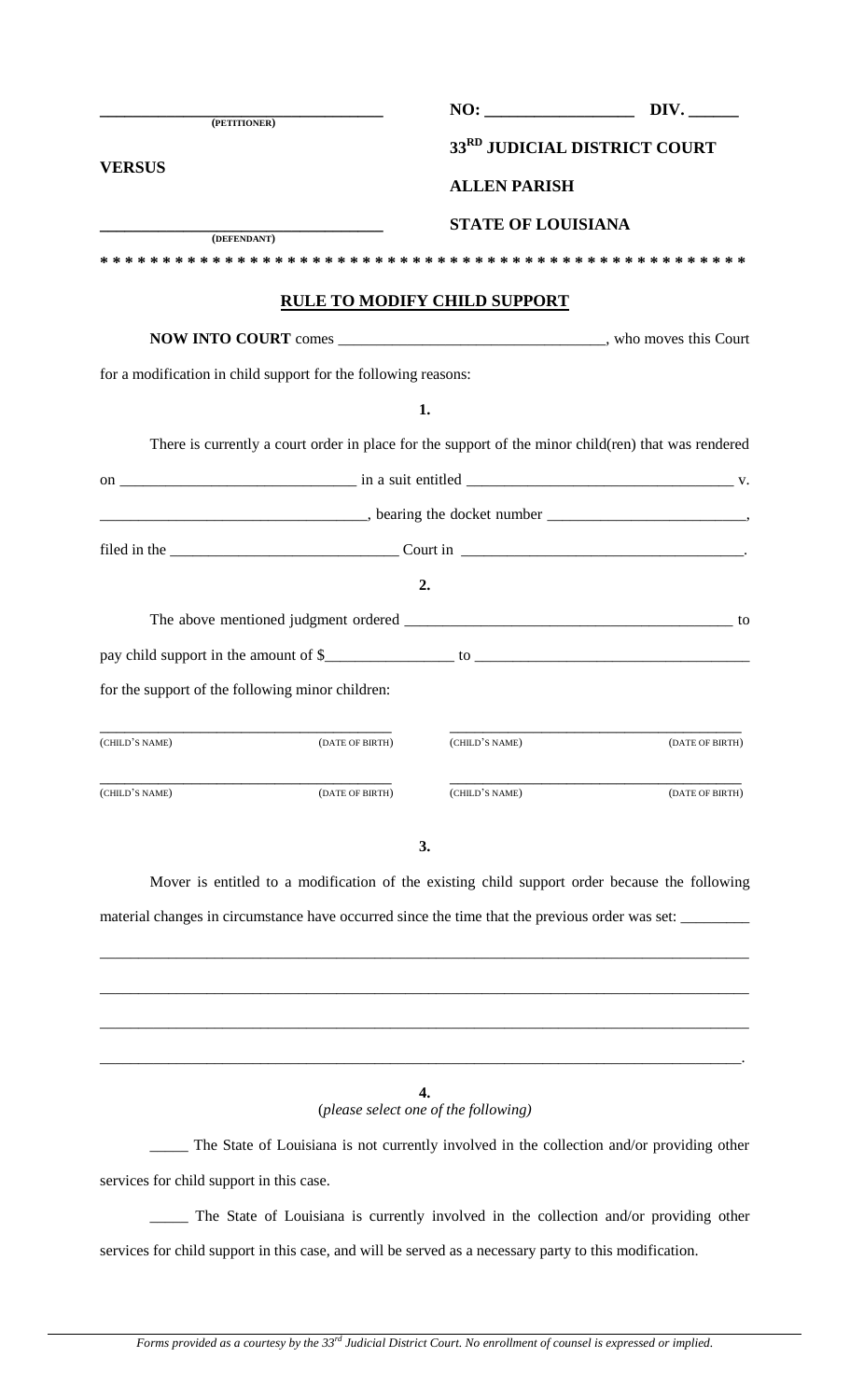**WHEREFORE** Mover prays that the Respondent be ordered to appear and show cause on a date and time fixed by this Court why the existing child support obligation in this case should not be modified.

Respectfully submitted,

\_\_\_\_\_\_\_\_\_\_\_\_\_\_\_\_\_\_\_\_\_\_\_\_\_\_\_\_\_\_\_\_\_\_\_\_\_\_\_ (SIGNATURE)

\_\_\_\_\_\_\_\_\_\_\_\_\_\_\_\_\_\_\_\_\_\_\_\_\_\_\_\_\_\_\_\_\_\_\_\_\_\_\_ (PRINTED FULL NAME)

\_\_\_\_\_\_\_\_\_\_\_\_\_\_\_\_\_\_\_\_\_\_\_\_\_\_\_\_\_\_\_\_\_\_\_\_\_\_\_ (STREET ADDRESS)

\_\_\_\_\_\_\_\_\_\_\_\_\_\_\_\_\_\_\_\_\_\_\_\_\_\_\_\_\_\_\_\_\_\_\_\_\_\_\_ (CITY/STATE/ZIP CODE)

\_\_\_\_\_\_\_\_\_\_\_\_\_\_\_\_\_\_\_\_\_\_\_\_\_\_\_\_\_\_\_\_\_\_\_\_\_\_\_ (TELEPHONE NUMBER)

## **ORDER**

Considering the above and foregoing Rule to Modify Child Support:

**IT IS ORDERED** that the Respondent show cause on the \_\_\_\_ day of \_\_\_\_\_\_\_\_\_\_\_\_\_\_,

20\_\_\_ at \_\_\_ o'clock a.m. why the child support obligation in the above captioned matter should not be modified according to the request of the mover.

**THUS RENDERED AND SIGNED** on this \_\_\_ day of \_\_\_\_\_\_\_\_\_\_\_\_\_\_\_\_\_\_, 20\_\_, in Allen Parish,

Louisiana.

\_\_\_\_\_\_\_\_\_\_\_\_\_\_\_\_\_\_\_\_\_\_\_\_\_\_\_\_\_\_\_\_\_\_\_\_ **JUDGE, 33rd Judicial District Court**

**PLEASE SERVE:**

**\_\_\_\_\_\_** RESPONDENT

\_\_\_\_\_\_\_\_\_\_\_\_\_\_\_\_\_\_\_\_\_\_\_\_\_\_\_\_\_\_\_\_\_\_\_\_\_\_\_ (RESPONDENT'S FULL NAME)

\_\_\_\_\_\_\_\_\_\_\_\_\_\_\_\_\_\_\_\_\_\_\_\_\_\_\_\_\_\_\_\_\_\_\_\_\_\_\_ (STREET ADDRESS)

\_\_\_\_\_\_\_\_\_\_\_\_\_\_\_\_\_\_\_\_\_\_\_\_\_\_\_\_\_\_\_\_\_\_\_\_\_\_\_ (CITY/STATE/ZIP CODE)

\_\_\_\_\_\_\_\_\_\_\_\_\_\_\_\_\_\_\_\_\_\_\_\_\_\_\_\_\_\_\_\_\_\_\_\_\_\_\_ (TELEPHONE NUMBER)

**\_\_\_\_\_\_** STATE OF LOUISIANA *Through the Department of Children & Family Services* 627 North Fourth Street Baton Rouge, Louisiana 70802